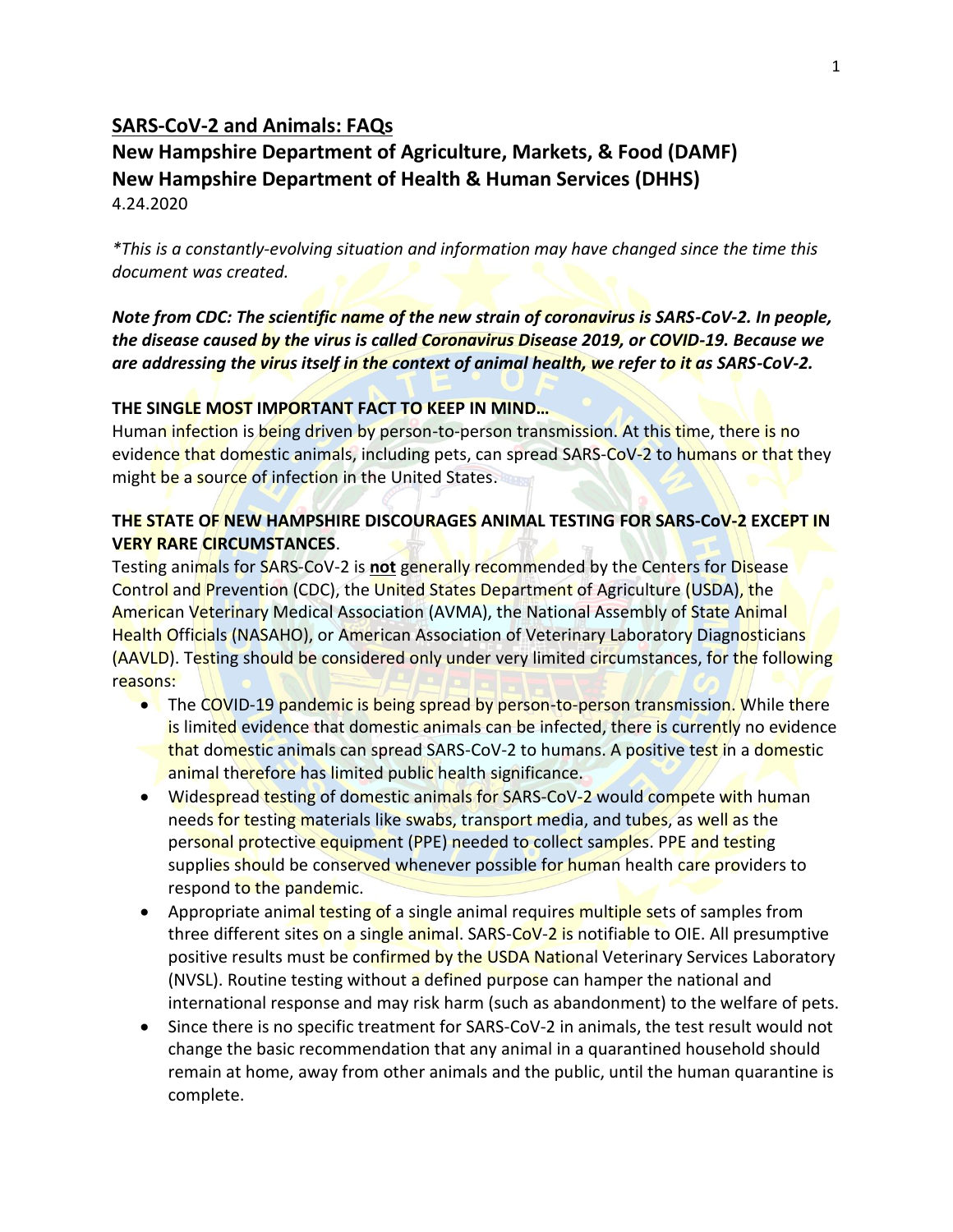- Per their own public materials, private labs in the United States (US) have already run thousands of samples on household pets from COVID-affected areas around the world and in the US. These samples are in addition to those that have been run at national and university labs across the globe. In total, there have only been a handful of reported positives, to date.
- Retesting animals that were previously positive is also discouraged. These animals may remain PCR positive long after live virus is no longer present. In humans, PCR tests are known to remain positive well after persons have been released from isolation due to nonviable virus or viral remnants. See below for advice about how to manage animals in positive households.

#### **I MAY HAVE A PATIENT I WOULD CONSIDER TESTING FOR SARS-COV-2.**

SARS-CoV-2 testing should be considered on a very limited, case-by-case basis for animals that reside in New Hampshire. Regardless of the location of the laboratory, any test for a domestic animal residing in New Hampshire shall follow this process. Test requests must be submitted by a licensed, accredited veterinarian who is responsible for the animal's care. Veterinarians must rule out other, more common causes of illness in animals before requesting consideration for SARS-CoV-2 testing. Veterinarians wishing to discuss SARS-CoV-2 testing for a particular patient should contact DAMF at stephen.k.crawford@agr.nh.gov.

# **WHO WILL DECIDE WHETHER TO TEST?**

Private labs might accept tests from practitioners without the engagement and approval of state officials. Animal testing for SARS-CoV-2 will only be approved by state officials if both DAMF and DHHS agree that is necessary to protect the health of vulnerable human or animal populations.

#### **WHERE SHOULD TESTING BE COMPLETED?**

- DAMF has confirmed that the Animal Health Diagnostic Center (AHDC) at Cornell University is willing to conduct testing in accordance with any additional restrictions required by the State of New York, including the approval of the New York state veterinarian. Submission guidelines and lab contact information for SARS-CoV-2 testing at the AHDC are available on their website, [https://www.vet.cornell.edu/animal-health](https://urldefense.com/v3/__https:/www.vet.cornell.edu/animal-health-diagnostic-center/about/SARS-CoV-2Testing__;!!Oai6dtTQULp8Sw!F9EkOlLaQsbWdtQGfAPz1nHh8Jzsx0OG6zNO6HZRIBS9EO70EMaXF6ShDFsijhNegs3dbswXAVQ$)[diagnostic-center/about/SARS-CoV-2Testing.](https://urldefense.com/v3/__https:/www.vet.cornell.edu/animal-health-diagnostic-center/about/SARS-CoV-2Testing__;!!Oai6dtTQULp8Sw!F9EkOlLaQsbWdtQGfAPz1nHh8Jzsx0OG6zNO6HZRIBS9EO70EMaXF6ShDFsijhNegs3dbswXAVQ$)
- Per federal guidance, any positive samples "must be" confirmed through additional testing by USDA's National Veterinary Services Laboratory (NVSL), [https://www.cdc.gov/coronavirus/2019-ncov/php/animal-testing.html.](https://www.cdc.gov/coronavirus/2019-ncov/php/animal-testing.html)

#### **WHO WILL PAY FOR SARS-CoV-2 TESTING?**

The animal's owner will incur the financial costs associated with specimen collection, shipping, and testing.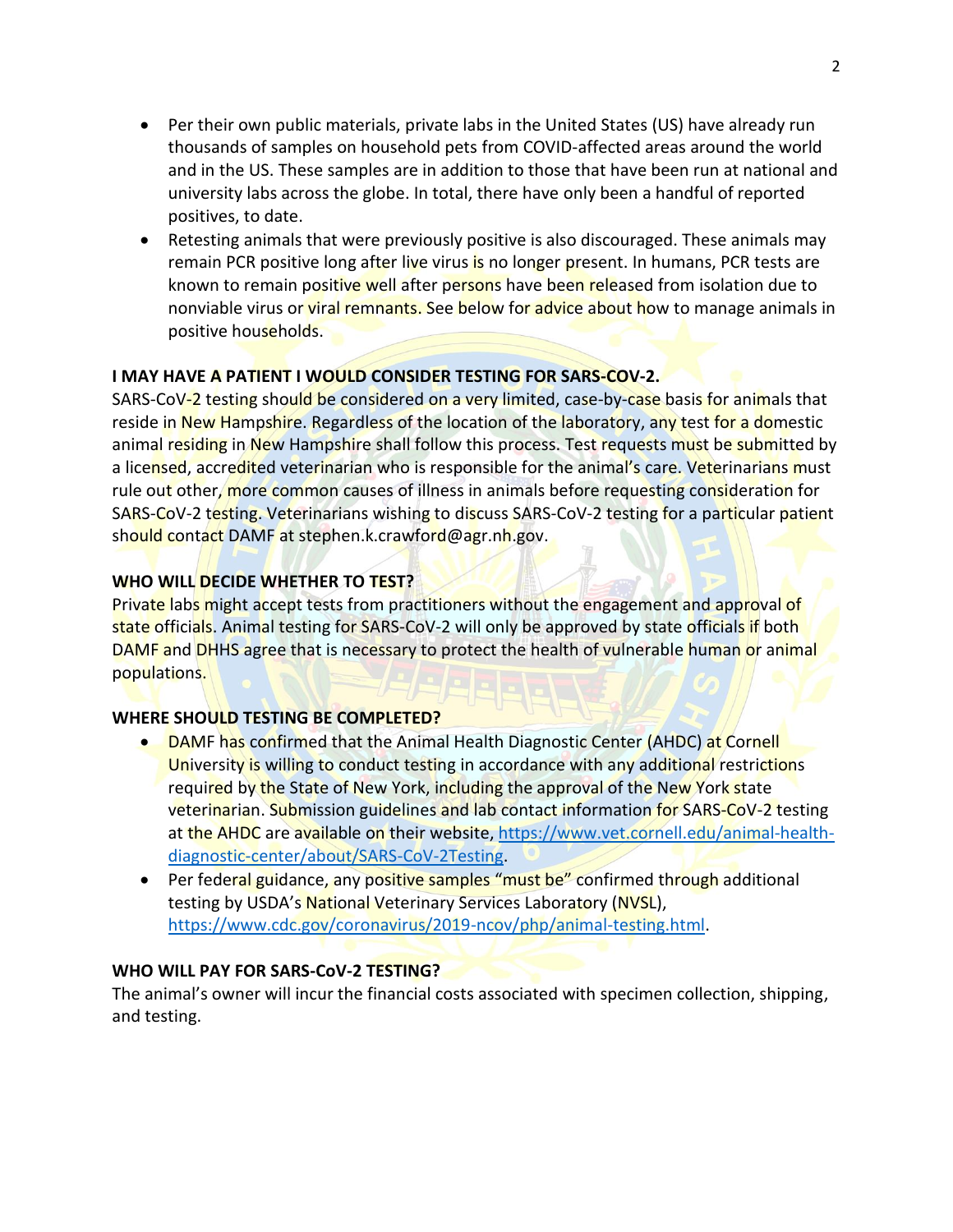# **WHAT HAPPENS IF A TEST IS RUN AT A PRIVATE LAB WITHOUT PRIOR APPROVAL OF STATE AND FEDERAL OFFICIALS?**

- The owner will incur the costs for specimen collection, shipping, and testing for an unauthorized test run outside of the CDC/USDA guidance.
- If a private lab does find a positive sample on a test that was run without the prior approval of state and federal officials, the owner will likely incur additional specimen collection, shipping, and testing costs to verify a result from an unauthorized test.
- NVSL requires the sample to have been collected by an accredited veterinarian, stateappointed veterinarian, or Foreign Animal Disease Diagnostician (FADD). In cases where a practitioner did not get approval ahead-of-time and they are not accredited both owner and pet bear the burden of another sample collection in addition to the new specimen collection, shipping, and testing costs for the owner.
- Collecting a subsequent sample puts the sample collector in a position of unnecessary risk.
- Duplicate samples are wasteful while supplies are short.

# **WHO WILL COLLECT THE ANIMAL SAMPLES?**

Official sampling of animals approved for testing should be performed by an USDA accredited veterinarian; [https://www.aphis.usda.gov/animal\\_health/one\\_health/downloads/faq-sapho](https://www.aphis.usda.gov/animal_health/one_health/downloads/faq-sapho-on-companion-animal-testing.pdf)[on-companion-animal-testing.pdf.](https://www.aphis.usda.gov/animal_health/one_health/downloads/faq-sapho-on-companion-animal-testing.pdf)

# **WHAT SPECIMEN TYPES WILL BE COLLECTED?**

Oral, nasal and rectal/fecal swabs should be collected per OIE (World Organization for Animal Health) recommendations and according to established sample collection protocols available at the AHDC website. Please submit oral, nasal and rectal swabs in separate vials.

#### **WHAT IS THE REPORTING PROCESS?**

Laboratories and veterinarians both should report presumptive positive results to DAMF. Samples tested at Cornell will be shipped directly to NVSL. In turn, NVSL will report the results to DAMF who will discuss them with the submitting veterinarian.

# **MY CLIENT HAS BEEN DIAGNOSED AS A CONFIRMED CASE OF COVID-19. WHAT SHOULD I TELL THEM ABOUT TESTING THEIR PET?**

Although there have been only two reports of pets becoming sick with SARS-CoV-2 in the United States, it is still recommended that people sick with COVID-19 limit contact with animals until more information is known about the virus.

- When possible, another member of the household should care for the pet.
- $\bullet$  If possible, the infected person should avoid contact with the pet, including petting, snuggling, being kissed or licked, and sharing food.
- If an infected person must care for the pet while they are sick, they should wash their hands before and after interacting with them.
- In most cases, the recommendations for management and treatment of a pet will not change based upon the test result.